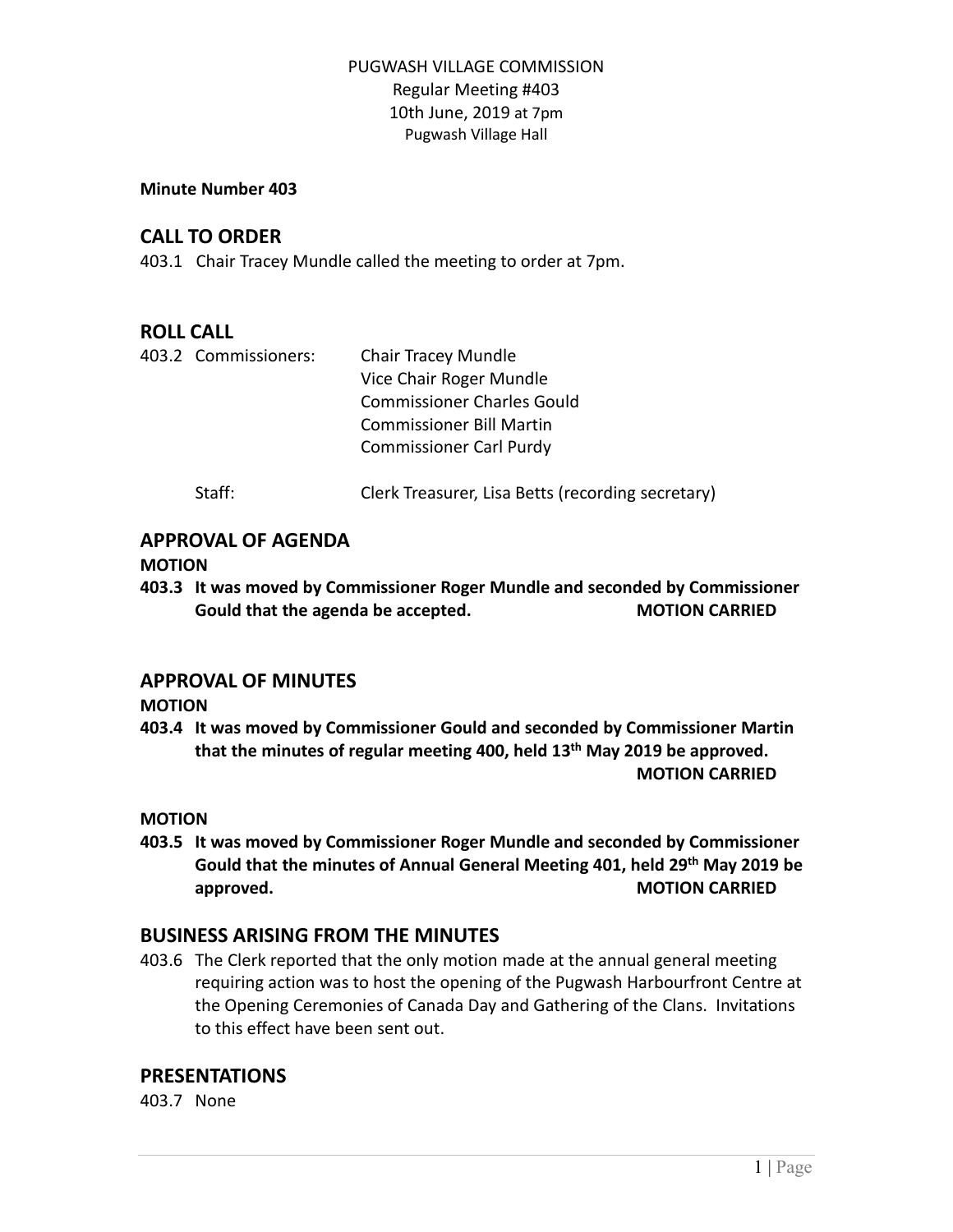# **CORRESPONDENCE**

### **Northumberland Tennis and Pickleball Association (NTPA)**

403.8 An update of the association's activities was received. Cracks in the courts' surfaces have been patched by NTPA volunteers. The Village has reimbursed NTPA costs for materials.

### **Village of Pugwash to: Northumberland Tennis and Pickleball Association**

403.9 Letter of thanks for the work done on the tennis/basketball courts.

### **Community Volunteer Income Tax program**

403.10 A certificate and letter of thanks from the program Coordinators for hosting the program in Pugwash

#### **Municipality of Cumberland County**

403.11 Grant for Canada Day festivities. Received with thanks.

#### **Pugwash HarbourFest**

403.12 Request for funding. There was a quick review of last year's donation to HarbourFest and this year's budget for grants.

#### **MOTION**

# **403.13 It was moved by Commissioner Martin and seconded by Commissioner Roger Mundle that the Village grant \$500 to Pugwash HarbourFest.**

#### **MOTION CARRIED**

#### **Nova Scotia Department of Justice**

403.14 The Minister for the NS Dept of Justice has approved the Clerk's application to be made a Commissioner of Oaths. No fee was due for the application and the Clerk is therefore not able to charge any fee.

#### **Pugwash District High School**

403.15 Request to be advised as to which Commissioner will present the two \$500 Village scholarships. Chair Tracey Mundle will make the presentations.

### **COMMITTEE REPORTS**

### **Treasurer's Report**

403.16 The Clerk Treasurer presented the most recent financial statements.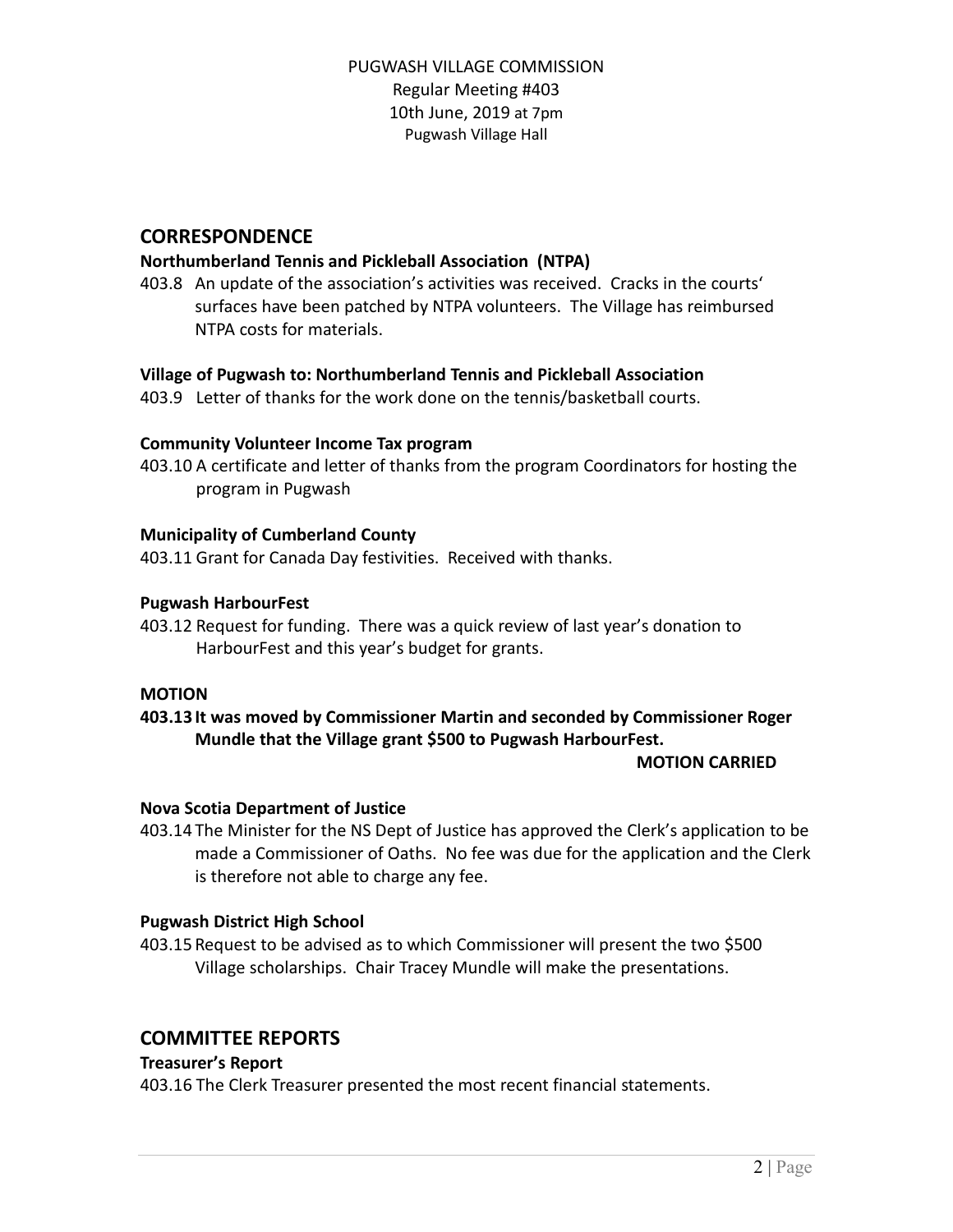### **MOTION**

# **403.17 It was moved by Commissioner Gould and seconded by Commissioner Roger Mundle receive the Treasurer's report as presented. MOTION CARRIED**

#### **Municipal Water Supply**

403.18 The Pugwash Village Hall was the first building hooked up to the new water supply - just in time for the Village annual meeting. There are still some properties that need remediation work to be completed.

#### **MOTION**

- **403.19 It was moved by Commissioner Martin and seconded by Commissioner Gould to send a letter to the Municipality from the Village requesting deficiencies to be fixed as soon as possible. MOTION CARRIED**
- [Note: Workers arrived to complete remedial work in the Village the morning after this meeting (June  $11<sup>th</sup>$ )]

#### **Pugwash Harbourfront Centre (PHC)**

403.20 The Clerk gave a progress report on construction. Soffits are being stained and interior walls are being crack-filled The final layer of plywood on the stage is to be applied. Staff is researching the use and fee policies of other similar facilities and will produce a set of working policies or rules for the Pugwash building. This will take some time to produce and should be ready for next year's season. The Commissioners agreed that full use of the PHC should be encouraged.

#### **Communities in Bloom (CIB)**

403.21A report on this year's litter picking day was presented. Request for funding to share a third of the cost to replace garbage pickers and bag hoops.

## **403.22 It was moved by Commissioner Martin and seconded by Commissioner Roger Mundle to cost share in the garbage picking equipment to a maximum of \$300 MOTION CARRIED**

#### **Gathering of the Clans**

403.23 The Coordinator reported that preparations are going well. The Coordinator plans to attend the Moncton games to observe how other, similar festivals are organized. Nancy has been of great assistance.

#### **Physician Search & Retention**

403.24 Chair Mundle reported that a potential physician visited Pugwash as one of seven potential locations to start a practice. He has opted for Bridgewater where significant incentives had been offered. Commissioner Martin gave a report on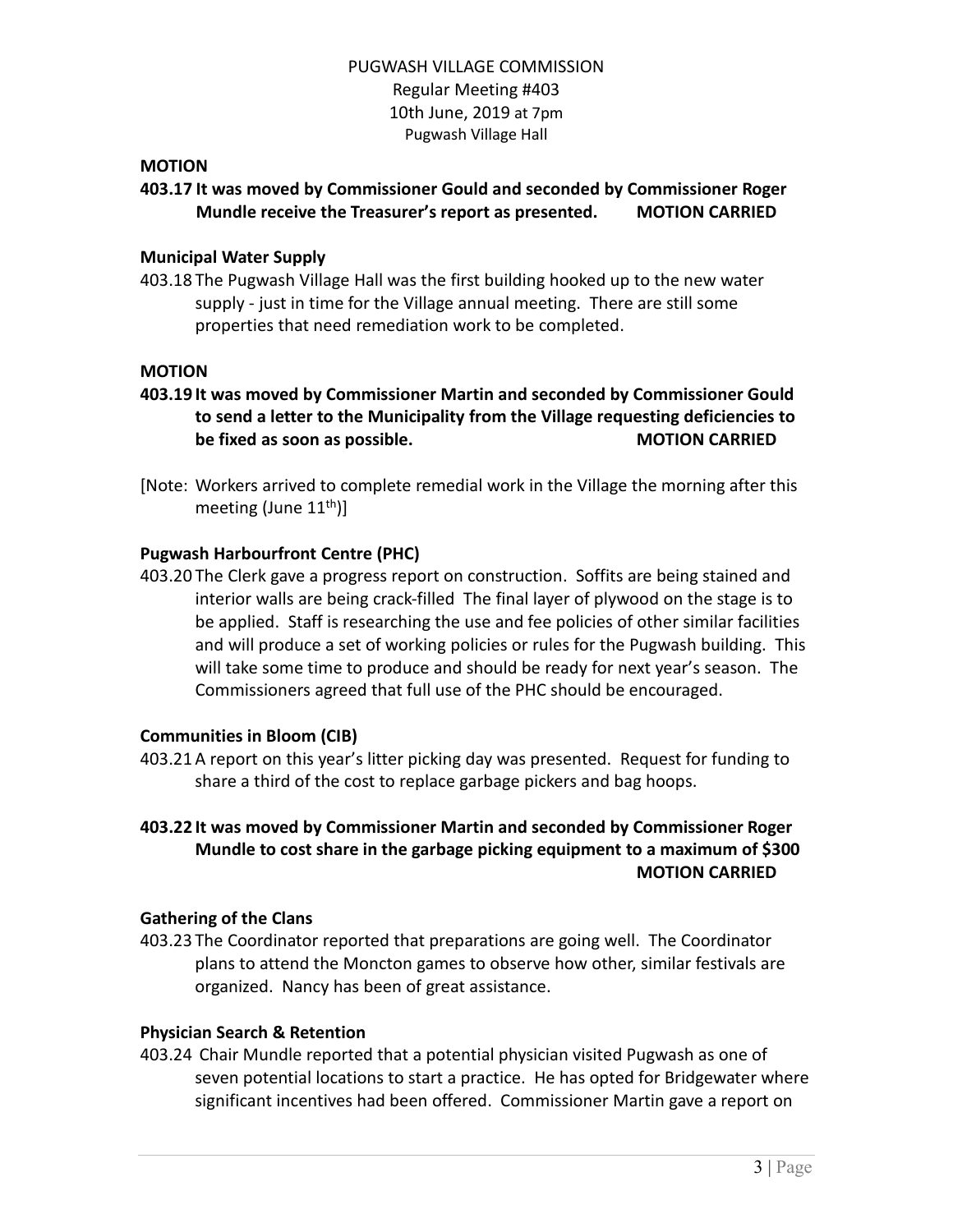the Cumberland County committee working on physician recruitment and retainment which now officially includes representation from the Village of Pugwash.

### **Visitor Information Centre**

403.25A progress report was presented by staff. A second, part time position is being advertised.

### **MOTION**

**403.26 It was moved by Commissioner Roger Mundle and seconded by Commissioner Gould that the report be adopted. MOTION CARRIED**

# **MOTIONS**

403.27 None

# **NOTICE OF MOTIONS**

403.28 None

# **NEW OR OTHER BUSINESS**

### **Funding applications**

403.29 Commissioner Martin reported that he noted that there are several funding opportunities seen in government announcements and wondered why the Village is not making more applications. The Clerk responded that applying for funding is large part of what she does and that the Commission is advised of successful applications. The Clerk reported that she does not apply for funding for which the Village does not qualify. Commissioner Martin responded that MLA Elizabeth Smith-McCrossin told him that she may have information or insights into forms of funding that the Village may otherwise not be aware of and that we should ask for her assistance.

Commissioner Martin asked if an application to the Municipality for further funding for the PHC. The Clerk reported that a misunderstanding over the application is now cleared up. When additional costs for the PHC are known, the application will be represented to Council.

Chair Mundle suggested that the personnel committee could look at who could be looking for funding sources.

Commissioner Martin asked Warden Gillis if there was any chance of further funding available from the \$100,000 applied for last year (of which \$75,000 was approved). Warden Gillis said he would look into the matter.